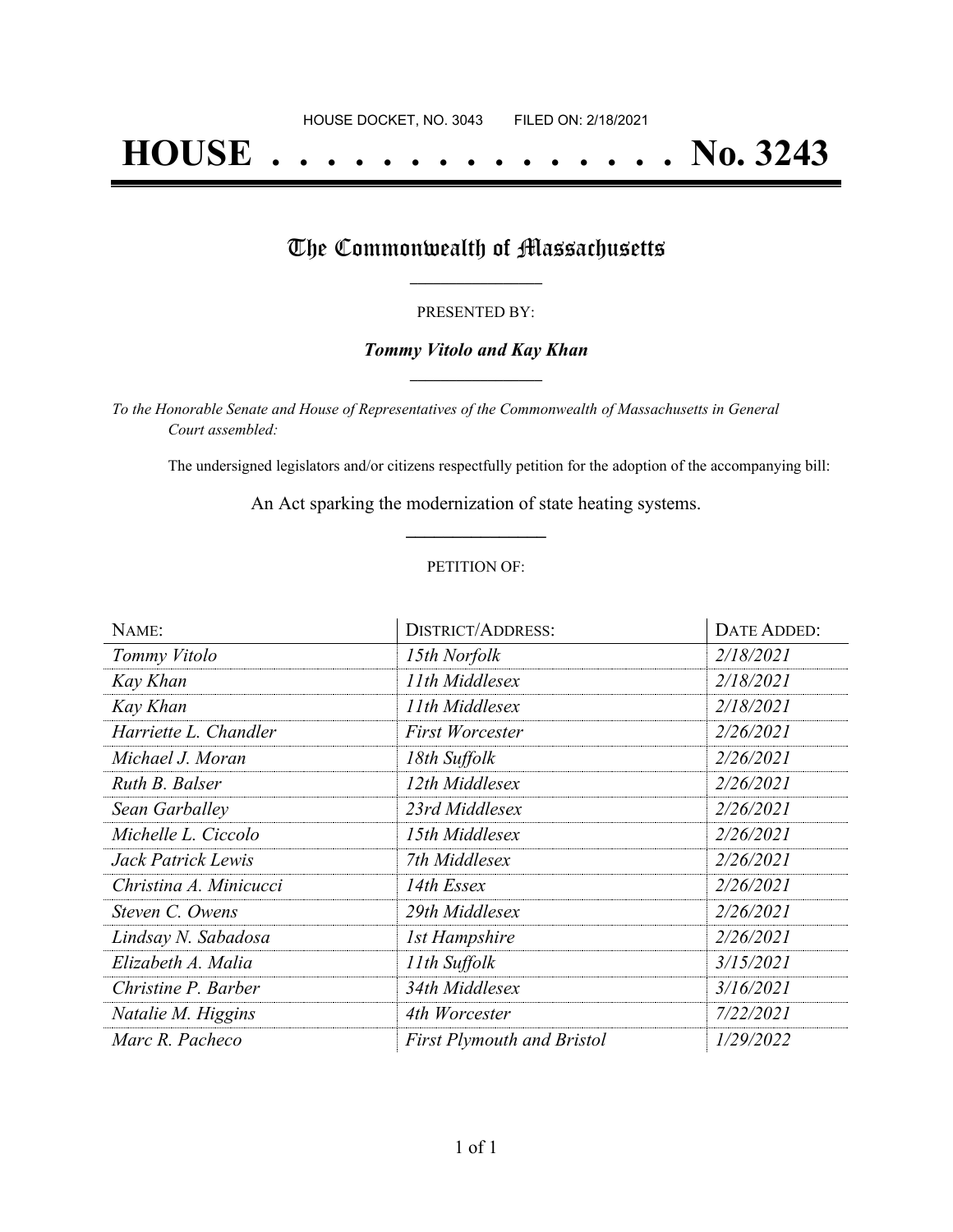## **HOUSE . . . . . . . . . . . . . . . No. 3243**

By Representatives Vitolo of Brookline and Khan of Newton, a petition (accompanied by bill, House, No. 3243) of Tommy Vitolo, Kay Khan and others relative to the modernization of state heating systems. State Administration and Regulatory Oversight.

### The Commonwealth of Massachusetts

**In the One Hundred and Ninety-Second General Court (2021-2022) \_\_\_\_\_\_\_\_\_\_\_\_\_\_\_**

**\_\_\_\_\_\_\_\_\_\_\_\_\_\_\_**

An Act sparking the modernization of state heating systems.

Be it enacted by the Senate and House of Representatives in General Court assembled, and by the authority *of the same, as follows:*

| 1  | SECTION 1. Section 6 of chapter 25A of the General Laws, as appearing in the 2018                 |
|----|---------------------------------------------------------------------------------------------------|
| 2  | Official Edition, is hereby amended by inserting, after subsection 13, the following subsection:- |
| 3  | (14) develop and adopt, as an appendix to the state building code, in consultation with the       |
| 4  | board of building regulations and standards, a municipal opt-in specialized stretch energy code   |
| 5  | that includes, but is not limited to, a definition of net-zero building.                          |
| 6  |                                                                                                   |
| 7  | SECTION 2. Any undertaking by a Federal, State, County, Municipal, or quasi-                      |
| 8  | Governmental public agency for the planning, acquisition, design, construction, demolition,       |
| 9  | installation, repair or maintenance of a structure shall comply with the requirement of the       |
| 10 | specialized stretch energy code, as established in section 1 of this act.                         |
|    |                                                                                                   |

11